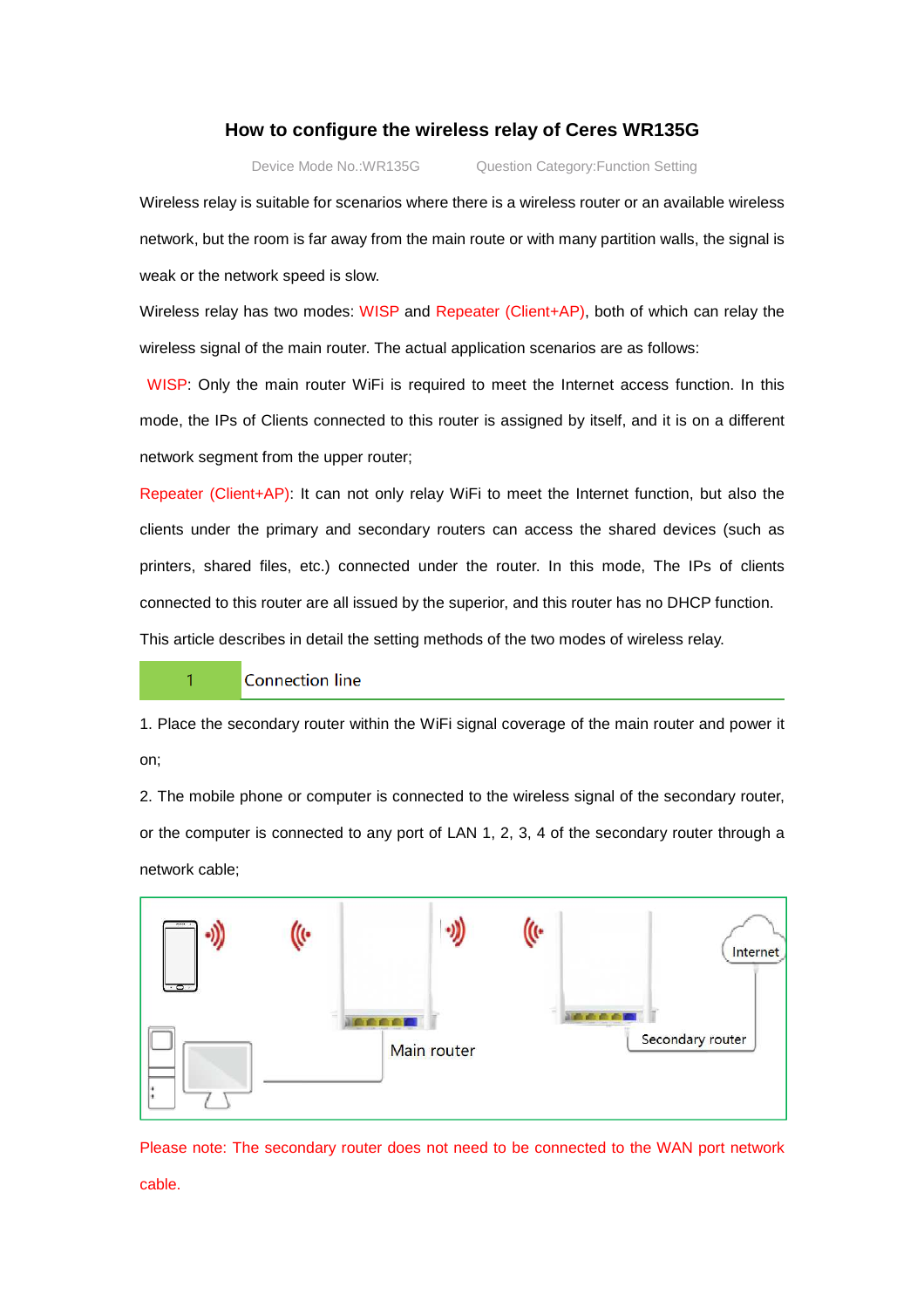## Log in to the router management page

 $\overline{2}$ 

If the router is in the factory state, please follow the steps below, if the router has been set before, please skip it.

1. Open the browser, Enter "192.168.10.1" or "www.ceres.com" in the address bar, click the Enter or Return key to enter the router login page, if you log in during factory restoration, the 1.Open the browser, Enter "192.168.10.1" or "www.ceres.com" in the address bar, click the<br>Enter or Return key to enter the router login page, if you log in during factory restoration, the<br>factory login password is admin (T the login button.

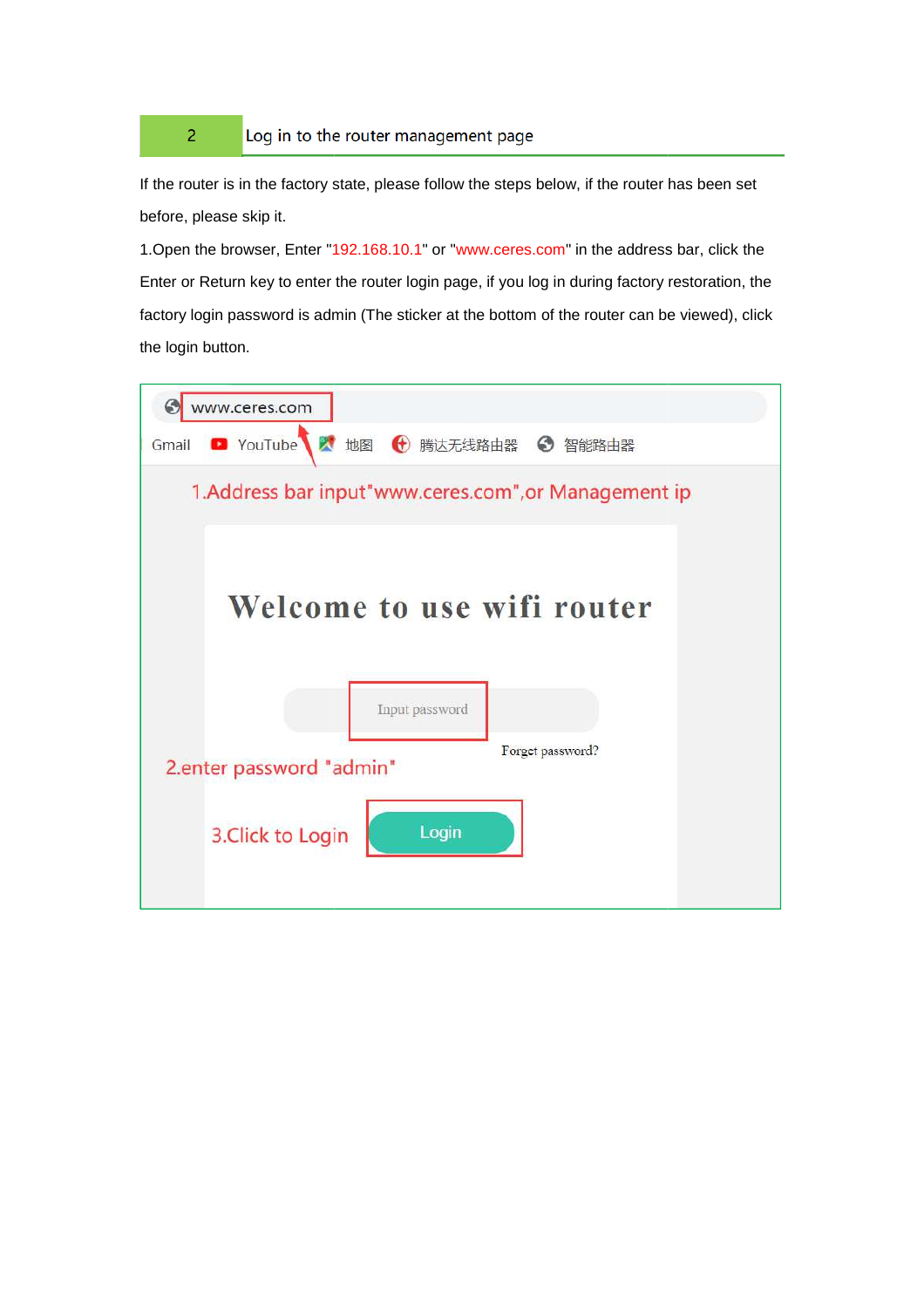2. When you select dynamic IP as the Internet access method, click "Next".

This mode is suitable for internal networks, and you can go online directly after connecting to the router.

| Enter the management page |                                                                                                                     |                   |  |  |  |
|---------------------------|---------------------------------------------------------------------------------------------------------------------|-------------------|--|--|--|
| Internet setup            | Dynamic IP<br>Type                                                                                                  | <b>Skip steps</b> |  |  |  |
|                           | Dynamic IP is generally suitable for internal networks. Once connected<br>to a router, it can be accessed directly. |                   |  |  |  |
|                           | <b>Next</b><br>$\overline{c}$                                                                                       |                   |  |  |  |

3.Set the WI-FI name and WI-FI password of WR135G, click "Next"

| Enter the management page |                                               |                                       |               |                   |  |
|---------------------------|-----------------------------------------------|---------------------------------------|---------------|-------------------|--|
|                           |                                               |                                       |               |                   |  |
| Internet setup            |                                               |                                       |               | <b>Skip steps</b> |  |
|                           | WI-FI configuration<br>WI-FI name<br>Password | ceres<br>12345678<br>Next<br>Previous | Hide wireless |                   |  |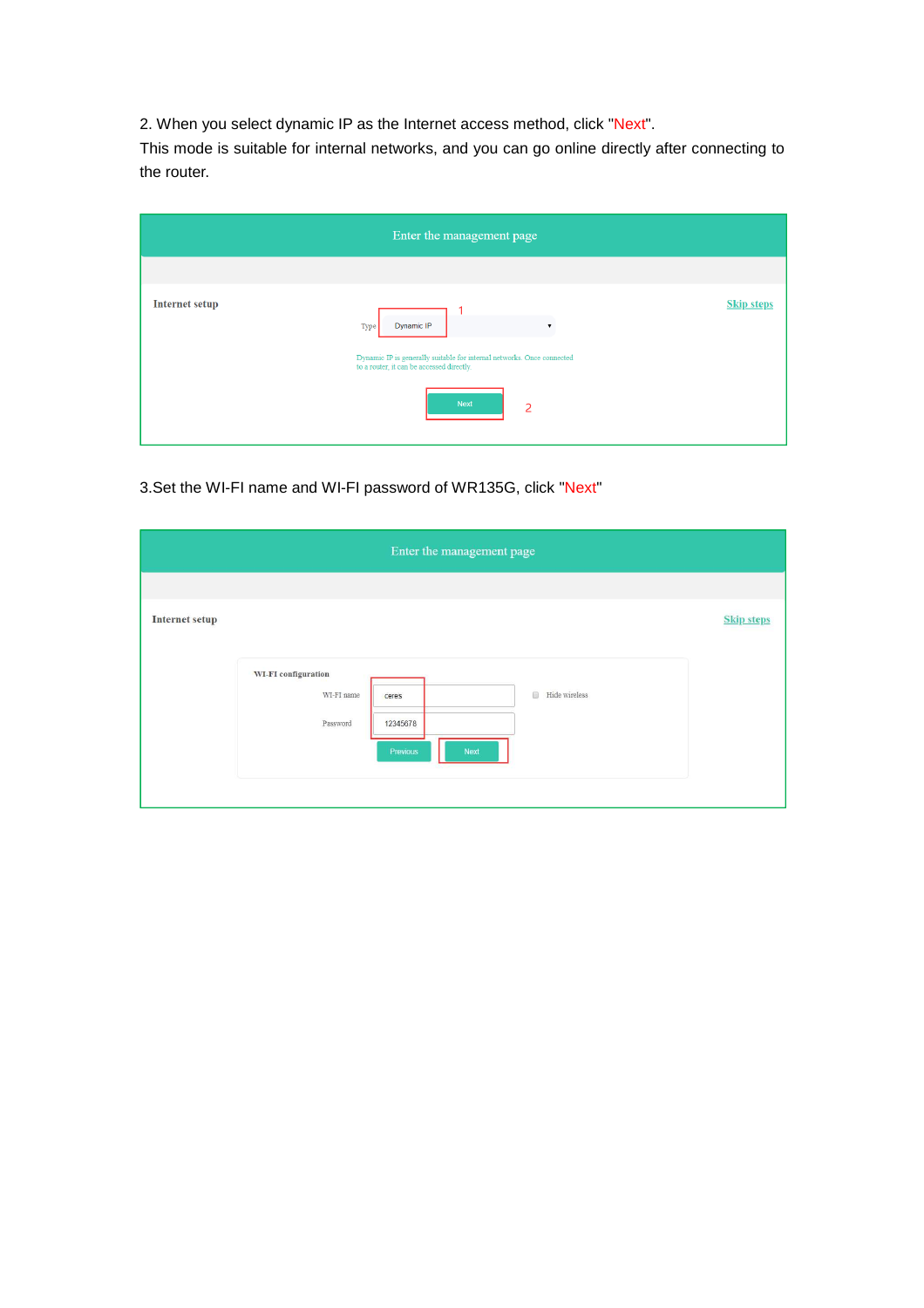4.Set the administrator password and click "confirm"

|                                             | Enter the management page |
|---------------------------------------------|---------------------------|
|                                             |                           |
|                                             |                           |
|                                             |                           |
| <b>Password configuration</b><br><b>New</b> | admin                     |
| Confirm                                     | 12345                     |
|                                             | Confirm<br>Previous       |
|                                             |                           |

5.Wait about 10 seconds to complete the configuration. If you connect to the secondary router settings via wireless connection, you need to reconnect the modified wireless name.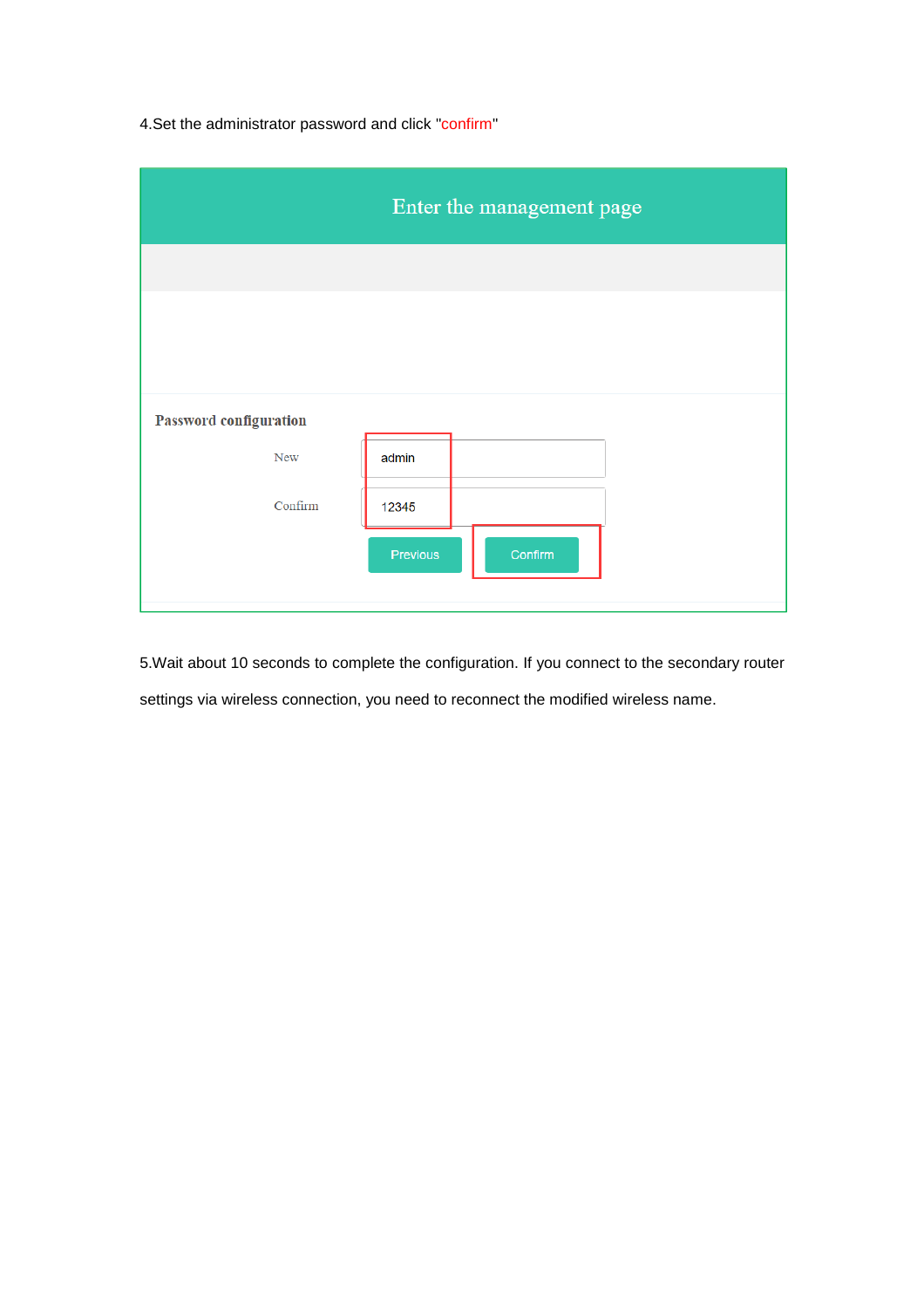## Set up wireless relay  $\overline{3}$

1.Enter management IP or "www.ceres.com" in the address bar to log in to the router page. If you have set a login password, you need to enter the previously set login password to log in (if you forget the login password, please restore the router to factory settings);

2.Enter the "Wireless " menu and click on "WISP";

|                                                                | <b>Wireless</b>                           |                                                                   |                                       |                                      |  |  |
|----------------------------------------------------------------|-------------------------------------------|-------------------------------------------------------------------|---------------------------------------|--------------------------------------|--|--|
| Щ<br><b>Router status</b><br>Wizard setting<br>$\triangleleft$ | 佘<br>2.4G WIFI name and password<br>Close | $\widehat{\mathcal{P}}$<br>5G WIFI name and password<br>00-138-5G | ミ<br>Wireless timing closure<br>Close | $\hat{\tau}$<br><b>WISP</b><br>Close |  |  |
| $\circledcirc$<br>Internet setup                               |                                           |                                                                   |                                       |                                      |  |  |
| きんじょう マンチャン<br>Wireless                                        |                                           |                                                                   |                                       |                                      |  |  |
| Guest network<br>$\mathcal{R}$                                 | $\vee$                                    |                                                                   |                                       |                                      |  |  |
| ்<br>Parental controls                                         | <b>WPS</b><br>Close                       |                                                                   |                                       |                                      |  |  |
| ⋒<br>IPV6                                                      |                                           |                                                                   |                                       |                                      |  |  |

3.Turn on the WISP, select the mode "WISP" or " Repeater (Client+AP)", and then click the refresh icon behind the wireless network selection. After scanning the signal, select the relay wireless signal.

| <b>WISP</b> |                                  |                    |         |                       |                  | $\times$ |
|-------------|----------------------------------|--------------------|---------|-----------------------|------------------|----------|
|             |                                  |                    | WISP (  | 1<br>$_{\rm ON}$      |                  |          |
|             | Mode                             | WISP<br>· Repeater |         | 2                     |                  |          |
|             | Selection                        | <b>Refresh</b>     |         | 3                     |                  |          |
|             | WIFI                             | MAC                | Channel | Encryption mode       | Signal           |          |
|             | ChinaNet-Czbb-5G                 | 8c:68:c8:66:5c:15  | 44      | WPAPSKWPA2PSK/TKIPAES | ຈີ               |          |
|             | WiFi-0000AC 5G                   | 6e:4d:51:10:00:ae  | 36      | WPA2PSK/TKIPAES       | 常                |          |
|             | TECH-SUPPORT-5G                  | 6c:4d:51:00:00:03  | 44      | WPA2PSK/AES           | 常                |          |
|             | HGU-c8426e-5G                    | e0:67:b3:c8:42:76  | 52      | WPAPSKWPA2PSK/TKIPAES | 常                |          |
|             | DIRECT-q4DESKTOP-<br>3533HEDmsI3 | ba:6b:ad:54:c8:e3  | 36      | WPA2PSK/AES           | ক                |          |
|             | 000-INTELBRAS_5G                 | 18:0d:2c:62:55:b5  | 48      | <b>NONE</b>           | $\widehat{\tau}$ |          |
|             |                                  |                    |         |                       |                  |          |
|             |                                  |                    |         |                       |                  |          |
|             |                                  |                    |         | Cancel                |                  |          |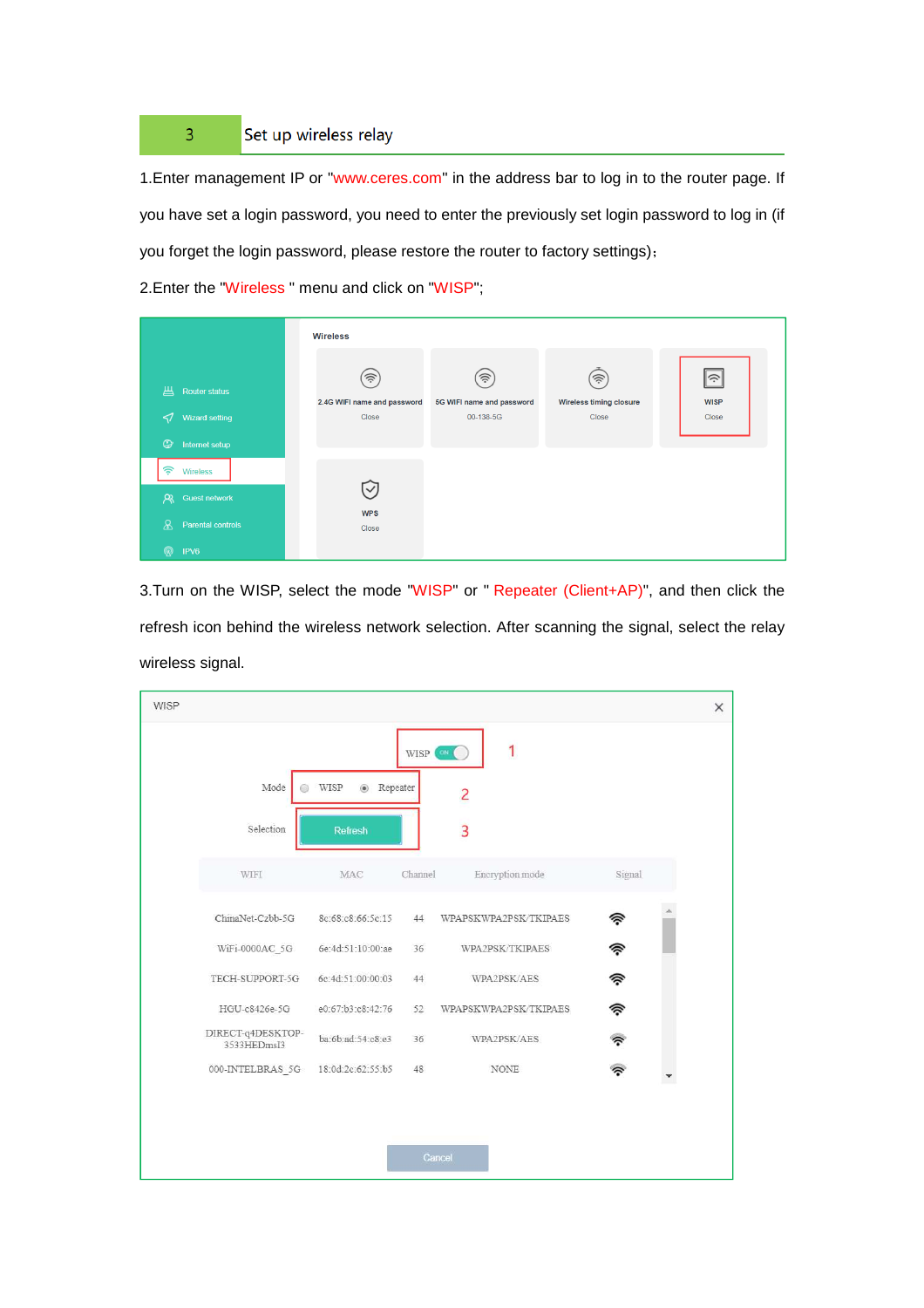If the upper-level wireless signal has a wireless password, you need to enter the wireless password of the upper-level router, and then click "Connect", the router will restart automatically, wait for about 1 minute to complete the restart;



4.After the setting is completed, it will jump to the router status interface, you can see the basic

information of the relay, which means the relay is successful.As shown below:

|                                     | Management                               |                                      |
|-------------------------------------|------------------------------------------|--------------------------------------|
| ら<br><b>Wireless</b><br>出<br>Router | 品<br><b>LAN</b> settings<br>192.168.12.1 | <b>Static IP allocation</b>          |
|                                     | $\bigcirc$<br><b>Restart and reset</b>   | Software upgrade<br>$V3.0.0$ -Ceres  |
|                                     | <b>System log</b>                        | <b>System state</b><br>Relay success |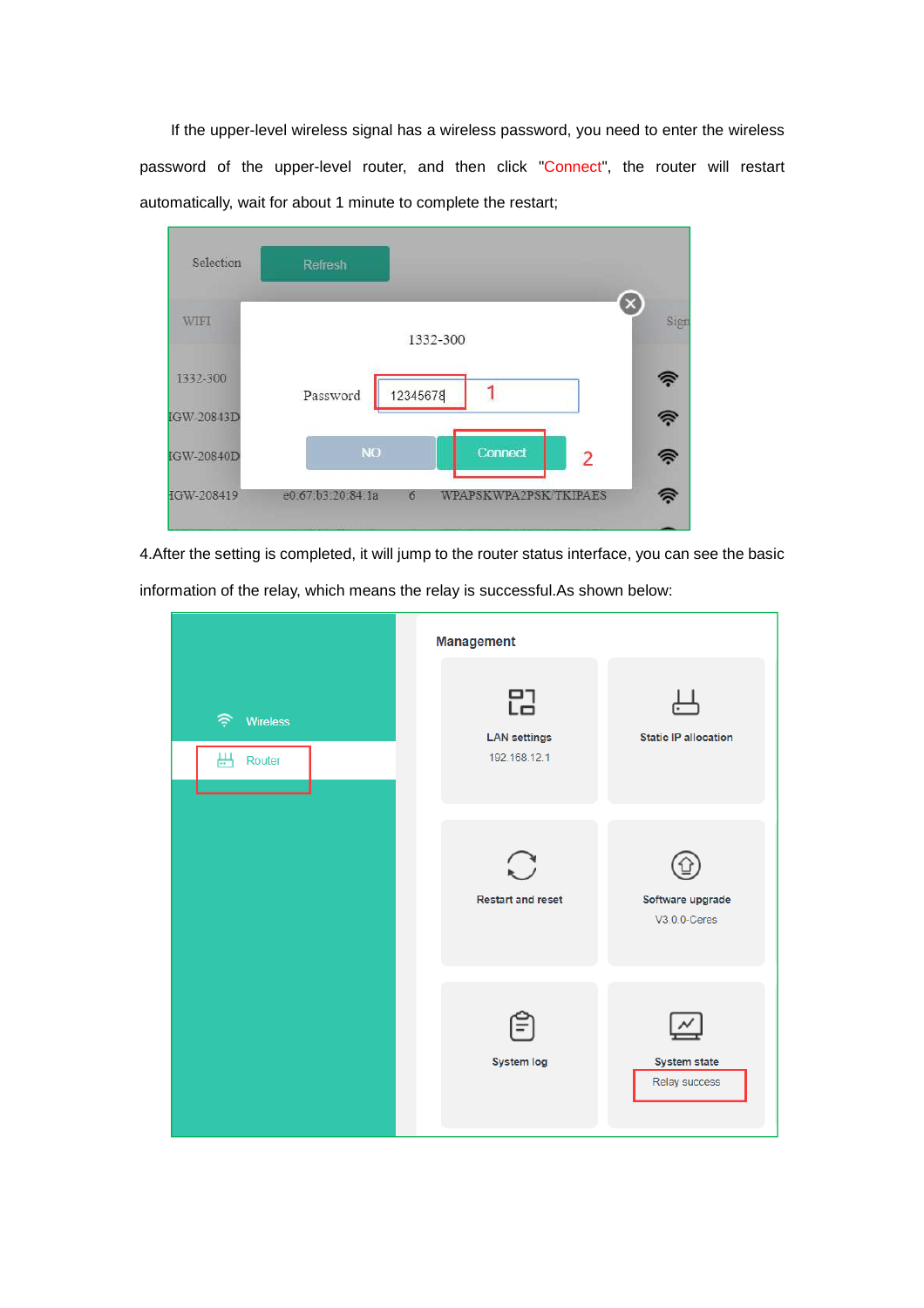| System state |                        |                     | $\times$ |
|--------------|------------------------|---------------------|----------|
|              | <b>Base of message</b> |                     |          |
|              | System time            | 2020-10-12 17:25:00 |          |
|              | Running time           | 5min54s             |          |
|              | Software version       | V3.0.0-Ceres        |          |
|              | Hardware version       | v2.0                |          |
|              | <b>State Of WAN</b>    |                     |          |
|              | Networking mode        | Relay 1332-300      |          |
|              | IP address             | 192.168.10.120      |          |
|              | Mask                   | 255.255.255.0       |          |
|              | Gateway                | 192.168.10.1        |          |
|              | DNS1                   | 1.1.1.1             |          |
|              | DNS <sub>2</sub>       | 8.8.8.8             |          |
|              | MAC                    | 22:33:44:55:66:78   |          |
|              |                        |                     |          |
|              |                        |                     |          |
|              |                        | Cancel              |          |
|              |                        |                     |          |

Note: If you use the Repeater (Client+AP) mode, after the relay is completed, the IP of the router is issued by the superior. At this time, if you want to login to the management interface of WR135G, you need to set a static IP on the computer. The operation is as follows:

1. Control Panel-->Network and Sharing Center-->Change Adapter Settings-->Select the network card you are using, the next steps are as follows